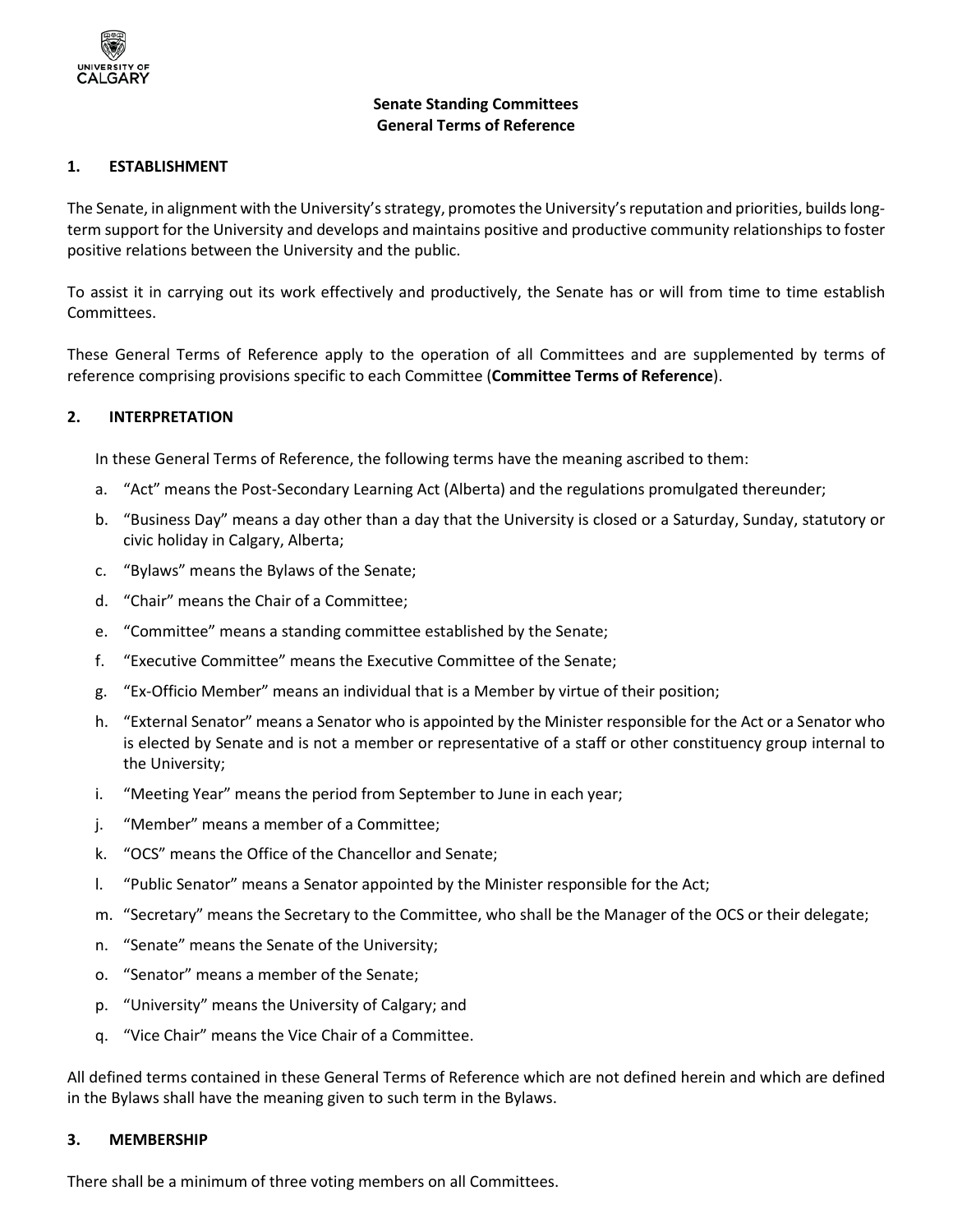Members shall be appointed by the Senate or its delegate in accordance with the Bylaws, these General Terms of Reference and the Committee Terms of Reference, as applicable.

# Terms

Senator Members may be appointed for a term that is equal to or less than their appointed term as a Senator. The membership of a Senator Member on a Committee shall automatically terminate on the date that they cease to be a Senator.

The membership of an Ex-officio Member automatically terminates when the individual ceases to hold the position by virtue of which they are a Member of a Committee.

## Casual Vacancies

Members will advise the Secretary as soon as possible of any known or anticipated circumstances that would result in the Member being absent from two or more Committee meetings in a Meeting Year. In the event that a Member is absent from two or more Committee meetings in a Meeting Year, the Chair may request that a substitute be appointed for the duration of the absence or may declare the Member's position vacant and, if desirable, ask that a replacement be appointed for the balance of the Member's term or a different term. Appointments under this provision will be conducted in accordance with the regular appointment process for that Member.

## Responsibilities of Members

Members will:

- 1. familiarize themselves with the Committee's role, these General Terms of Reference, the Committee's Terms of Reference, and the Codes of Conduct; and
- 2. adhere to these General Terms of Reference, the Committee's Terms of Reference and the Codes of Conduct.

# Members are expected to:

- 1. ensure that they are able to devote sufficient time and energy to carrying out their duties effectively;
- 2. make every reasonable effort to attend all Committee meetings, in person whenever possible;
- 3. come to meetings prepared to engage in respectful, meaningful discussion and provide considered, constructive and thoughtful feedback and commentary, express opinions and ask questions to enable the Committee to exercise its best judgment in carrying out its responsibilities; and
- 4. carry out the tasks assigned to them by the Committee.

## Breach

Members acknowledge that a breach of their obligations under these General Terms of Reference or the Committee Terms of Reference may result in a request for their resignation or a termination of their appointment.

Members are required to immediately report any potential or actual breach of these General Terms of Reference or the Committee Terms of Reference to the Chair or the Secretary for handling.

Upon notification of a potential breach, the Chair will review the circumstances and will seek a response from the Member involved. The Chair will make a determination regarding compliance and will notify the Member, the notifier (if applicable) and the Secretary. In the event of a determination of non-compliance, the Executive Committee will assess the non-compliance and will decide on an appropriate action. The identity of the notifier will not be disclosed unless required by law or in a legal proceeding.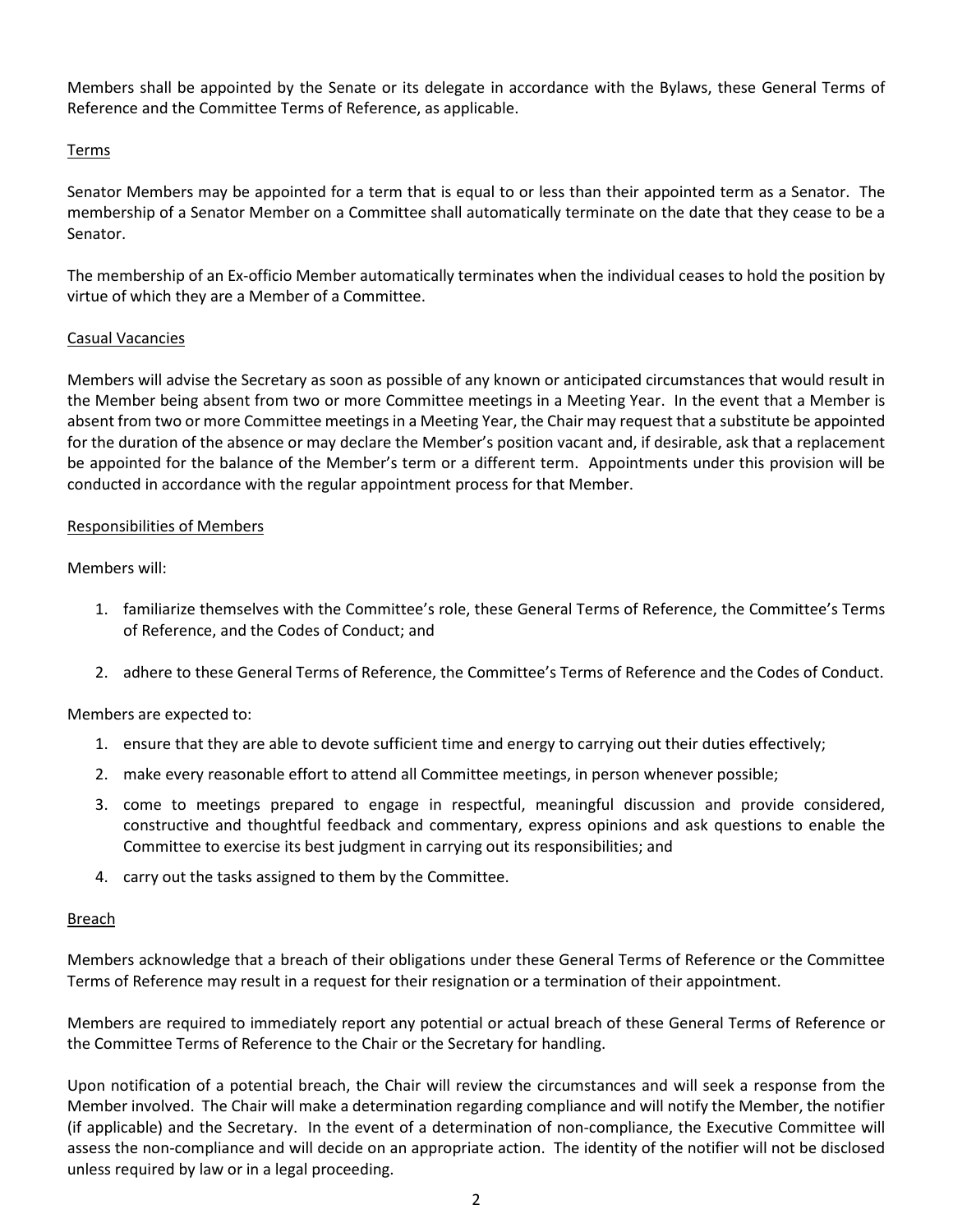### Remuneration

Members will not be remunerated for their service.

## **4. ROLE, RESPONSIBILITIES AND AUTHORITIES**

Committee Terms of Reference will describe each Committee's role, responsibilities and authorities.

## **5. MEETINGS**

#### Schedule

Each Committee will meet in accordance with a meeting calendar provided to Members. Special meetings may be called at any time by the Chair.

#### **Notice**

Members will be provided with a calendar of meeting dates for regular Committee meetings at least three months in advance of each Meeting Year, which calendar is deemed to be sufficient notice to all Members of any meeting shown in the calendar. Except in the case of an emergency meeting, notice of meetings that do not appear in the calendar will be provided at least two Business Days in advance of the meeting date. Meeting details will be communicated to Members by the Secretary as soon as they are available before each meeting.

The accidental omission to send notice of any meeting to, or the non-receipt of any notice by, any of the persons entitled to notice does not invalidate any proceedings at a meeting.

#### Meeting Agendas

Each Committee will approve a work plan for the Meeting Year, which will be provided to the Senate for information at its first meeting of the Meeting Year.

Committee meeting agendas will be formulated by the Chair and the Secretary, produced and reviewed in accordance with the Secretary's procedures, and approved in advance by the Chair.

A Member intending to introduce a new matter at a meeting shall give written notice of the matter and any materials for the Committee's consideration, to the Chair and the Secretary at least eight days in advance of the meeting at which it is intended to be introduced.

Notwithstanding the paragraph above, a matter may be introduced to a meeting of the Committee by a Member without the specified notice thereof having been given and without it having been included in the agenda, if its introduction to the meeting is approved by the Committee.

A person who is not a Member of the Committee may address the Committee at any meeting with the permission of the Chair given in advance of the meeting.

#### Materials

The date for distribution of meeting materials to Members will be one week in advance of a scheduled meeting.

#### Absence of Chair

In the event that the Chair is unable to attend a meeting of the Committee, the Vice Chair shall act as Chair for that meeting.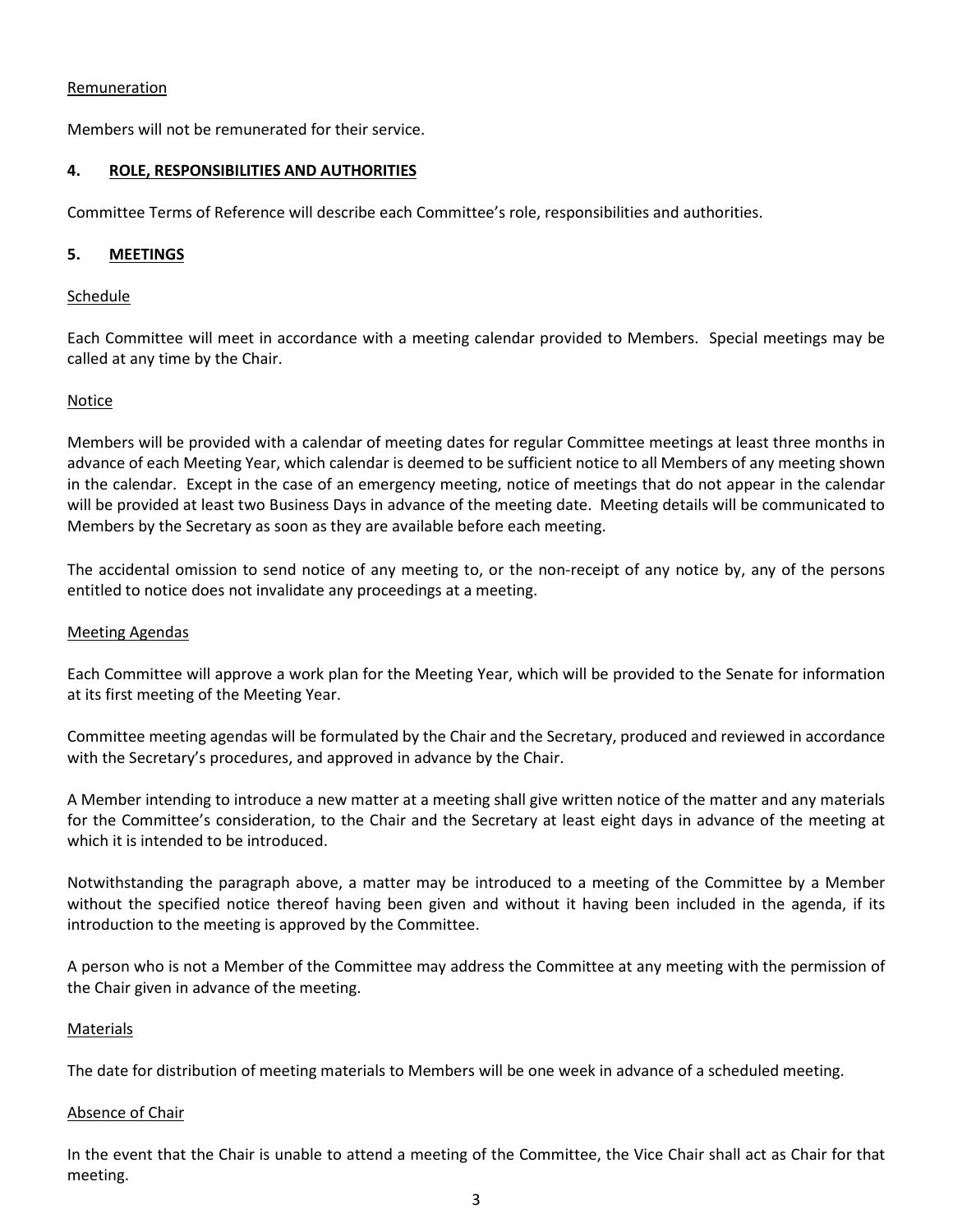In the event that both the Chair and the Vice Chair are unable to attend a specific meeting, then the Chair shall designate a Member to chair the meeting.

If none of the Chair, the Vice Chair or the designated chair is present within ten (10) minutes of the time fixed for the commencement of the meeting, the Members present at the meeting may, by a duly passed motion, appoint a Member to act as chair of the meeting.

## Quorum

A majority of voting Members shall constitute a quorum for the transaction of business at any meeting of a Committee.

If a quorum for a Committee meeting is not present within ten (10) minutes of the time fixed for the commencement of the meeting, the chair of the meeting may:

- 1. adjourn the meeting; or
- 2. cancel the meeting.

A meeting adjourned for lack of quorum may be adjourned to a date and time that is not less than one (1) day after the date of the original meeting and the number of voting Members in attendance at the adjourned meeting shall constitute a quorum thereat and may transact the business for which the meeting was originally called.

## Conduct of Meetings

In the sole discretion of the Chair, Committee meetings may be held in person, by means of a telephonic, electronic or other communication facility that permits all participants to communicate adequately with each other during the meeting, or a combination thereof.

The Chair, or in his or her absence, the acting chair of a meeting, shall be responsible for the orderly conduct of the meeting. Meetings will be conducted in accordance with all applicable laws and these General Terms of Reference or, where applicable laws or these General Terms of Reference are silent on the matter, as determined by a ruling of the Chair, acting reasonably. The Chair may consult the Secretary and look to Roberts Rules of Order or Nathan's Company Meetings for guidance on the conduct of meetings, however, none of these sources shall be considered determinative and the Chair retains the discretion to make a final determination on the matter, subject to challenge as provided below.

The Chair's ruling shall bind all Members except where a motion challenging the ruling has been duly moved, seconded and carried by two-thirds (2/3) of the voting Members present at the meeting, whereupon such ruling shall cease to have force and effect. In that event, a Member may propose a new ruling and, provided it is duly moved, seconded and carried by a majority of the voting Members present at the meeting; it shall bind all Members.

## Electronic Participation

In the event that a telephonic, electronic or other communication facility is made available for a meeting, Members may participate in the meeting by means of such communication facility. A person participating in a meeting by such means is deemed to be present at the meeting and may vote through the telephonic, electronic or other method of communication being used.

## Voting

Only voting Members may move, second and vote on motions and each voting Member is entitled to one vote.

Motions will be decided by a show of hands, a roll call (voice), consensus, or otherwise in such manner that clearly evidences a Member's vote and is accepted by the chair of the meeting. Voting by proxy is not allowed.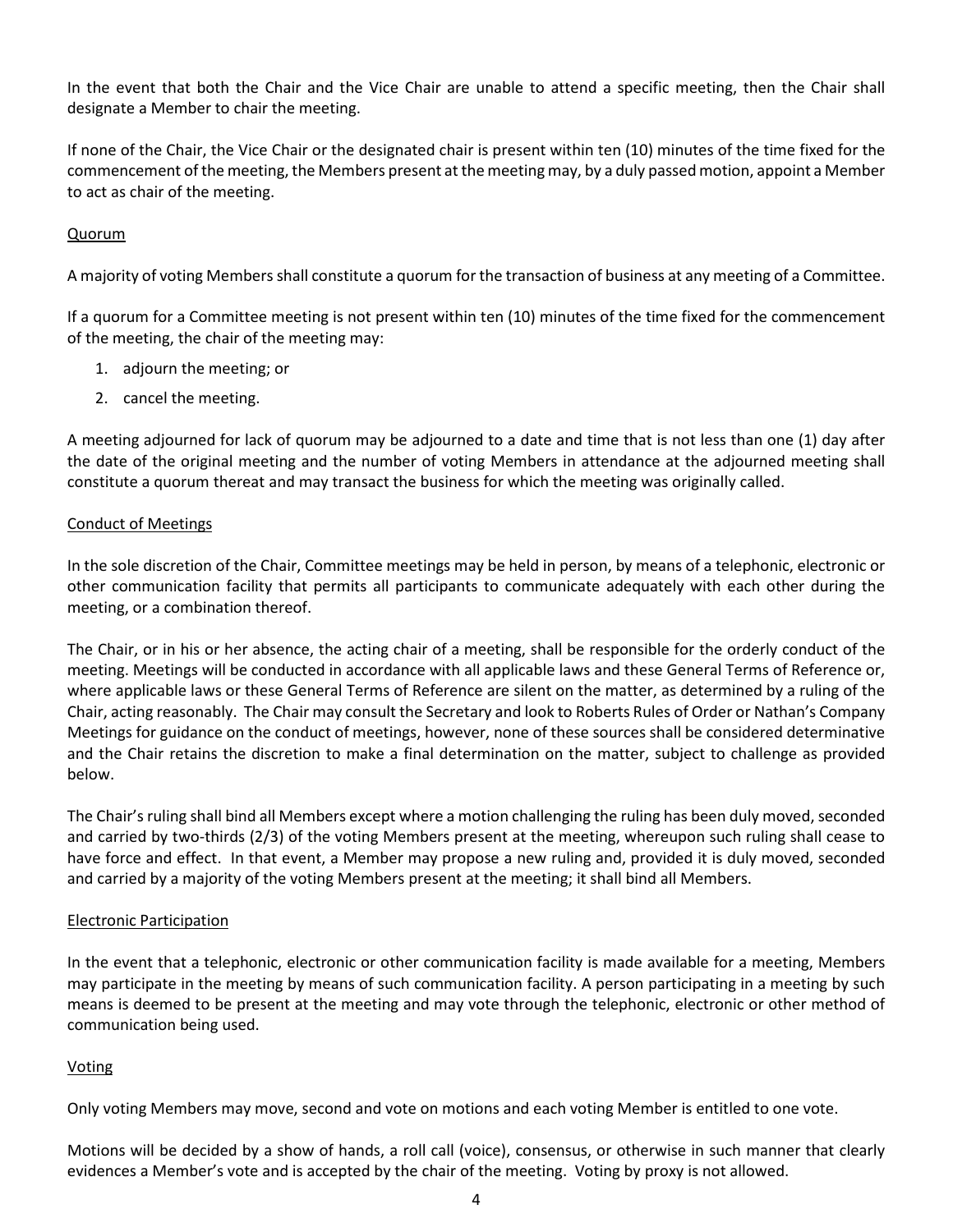An affirmative vote of a majority of the Members present and eligible to vote, or consent without objection is required to pass a motion. Except as set out below, the Chair does not have a second or casting vote.

A declaration by the chair of the meeting that a motion has been carried and an entry to that effect in the minutes shall be prima facie evidence of the action taken. Any Member may ask at the time of the vote that the Member's individual vote or abstention be recorded in the minutes.

Elections will be decided based upon the number of votes in favour of each nominee in descending order, the first elected person being the nominee with the most votes. Additional elected persons will be the person(s) with the next highest number of votes in descending order until all elected persons have been determined. In the event of an equal number of votes being cast for more than one nominee (a tie), the Chair (or the Vice Chair where the Chair is in a conflict of interest) will cast a vote to break the tie.

## Resolutions in Writing

Resolutions in writing may be circulated for approval via facsimile, electronic mail or electronic poll.

A resolution of the Committee consented to in writing by a majority of the Members entitled to vote on it, whether by signed document, facsimile, electronic mail or any other method of transmitting legibly recorded messages, shall have the same force and effect as if it had been passed at a Committee meeting duly called and held. Such resolution may be in two or more counterparts which together are deemed to constitute one resolution in writing. A resolution passed in this manner is effective on the date stated in the resolution or, if a date is not stated, on the latest date stated on any counterpart or the latest date on which the required number of affirmative votes is communicated to the Secretary.

The procedures for approval of resolutions via electronic mail or electronic poll are as follows:

- Resolutions will be circulated to Members by electronic mail at the e-mail address on file with the Secretary or by electronic poll
- The resolution will expire in the time set in the message; however, the Chair or the Secretary may extend the deadline once by up to a maximum of seven days
- An affirmative vote of a majority of Members who are eligible to vote is required to pass a resolution made via electronic mail or electronic poll
- The Secretary is responsible for tallying the votes and informing the Committee of the outcome
- Written resolutions may not be amended; however, the Member who proposed the resolution may withdraw it at any time prior to receipt of the necessary approval or the expiry time, if one, or with the approval of all of the Members who voted on the resolution
- If the resolution does not receive the required votes by the deadline (as extended, if applicable), it does not pass

## Open, Closed and In-Camera Meetings

A Committee may hold open, closed and in-camera meetings or sessions of the Committee in compliance with applicable laws.

Open meetings or open sessions of meetings of the Committee may be attended by the public, subject to the limitations of space.

Closed meetings or closed sessions of meetings of the Committee shall be attended by the Secretary and by such guests who are invited by the Chair to remain for the closed session.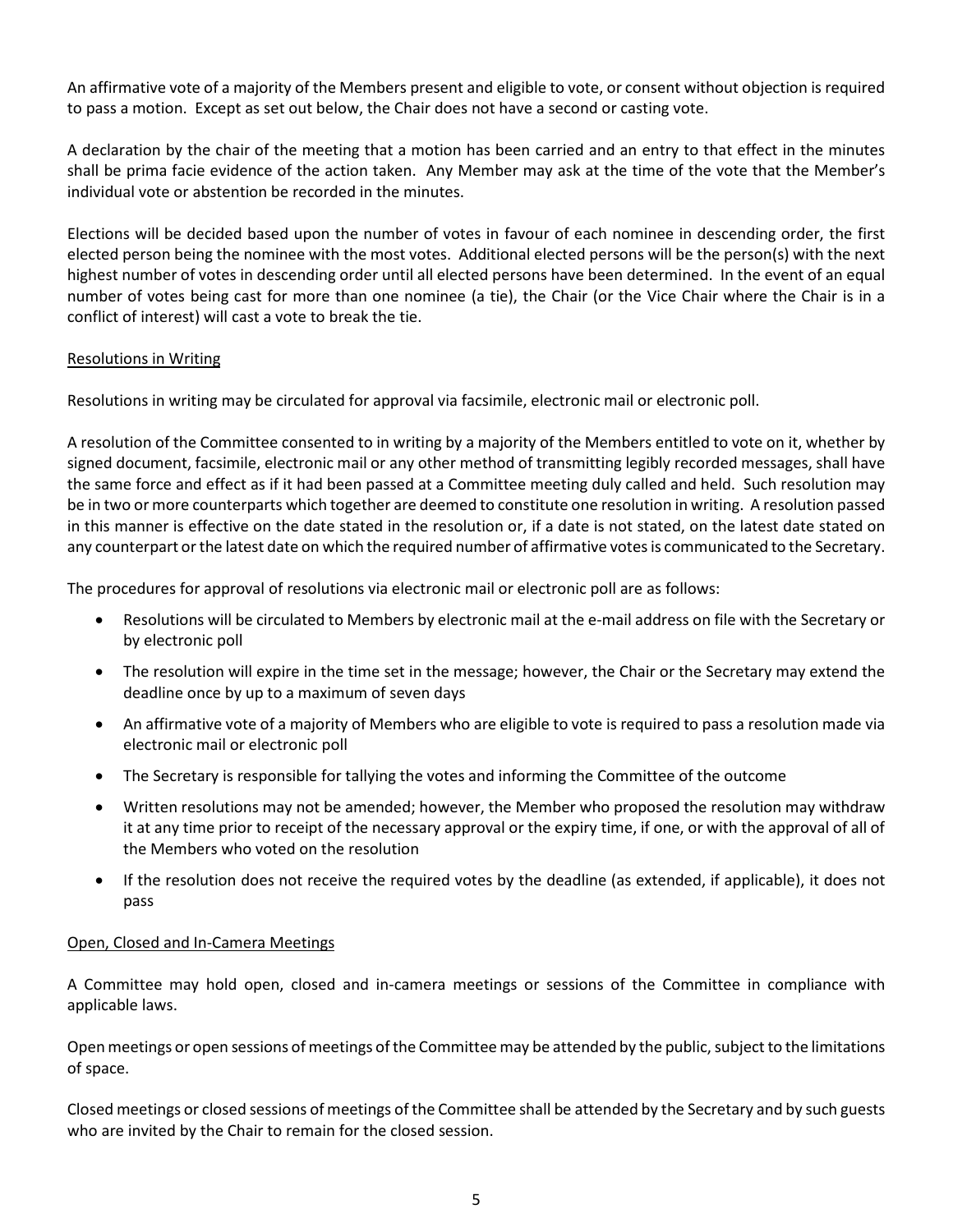In-camera meetings or in-camera sessions of meetings of the Committee shall be attended by the Secretary unless specifically excused by the Chair, and by those guests who are invited to remain for the in-camera session or a portion thereof. If the Secretary is excused by the Chair from an in-camera session, the Chair will appoint one of the Members present to act as secretary for the session, which Member shall record any discussions, decisions and actions of the Committee pertaining to Committee business done in-camera, and will provide a signed record to the Secretary for the official records.

## Invited Guests and Observers

Guests may be invited to attend and speak at a meeting of a Committee by, or with the approval of, the Chair given in advance of the meeting or, in the sole discretion of the chair of the meeting, during the meeting.

Observers in attendance at a meeting may speak only if expressly invited to do so by the chair of the meeting. All observers are expected to maintain the decorum prescribed for parliamentary galleries and no person is allowed to use a camera or a recording device in a Committee meeting. In the event of a breach of these rules or a disturbance, the chair may eject persons from the meeting or adjourn the meeting.

## **6.** COMMITTEE RECORDS

## Records

The official records of Committees will be maintained under the custodianship of the OCS and shall be available for inspection in the OCS by any Member or Senator at any time during regular office hours upon reasonable advance notice to the Manager of the OCS.

Access to the official records of Committees by persons other than Members or Senators will be determined in accordance with applicable legislation, University policies and Senate procedures in effect from time to time.

# **7. WORKING GROUPS**

A Committee may create working groups that report to the Committee to facilitate the accomplishment of its responsibilities. The Committee is ultimately responsible for the work and responsibilities of each of its working groups, if any. The membership of any working group shall be determined by the Committee and working group members may be drawn from outside the Committee.

Notwithstanding the previous paragraph, the Committee does not have the power to delegate or assign its authority to another Committee, to a sub-committee, working group, administrative unit or individual unless the Committee Terms of Reference or the Senate expressly authorizes such delegation or assignment.

## **8. RESPONSIBILITIES OF THE CHAIR**

The Chair leads the Committee in all aspects of its work and is responsible to effectively manage the affairs of the Committee and to ensure that the Committee is properly organized, functions effectively, and meets its obligations and responsibilities. The Chair will foster and promote the integrity of the Committee and a culture where the Committee works ethically and cohesively in the best interests of the University.

In addition to the other responsibilities of the Chair set out in these General Terms of Reference, the Chair shall:

- a) provide leadership to enable the Committee to effectively carry out its role and responsibilities;
- b) preside at meetings of the Committee; and
- c) act as spokesperson for the Committee.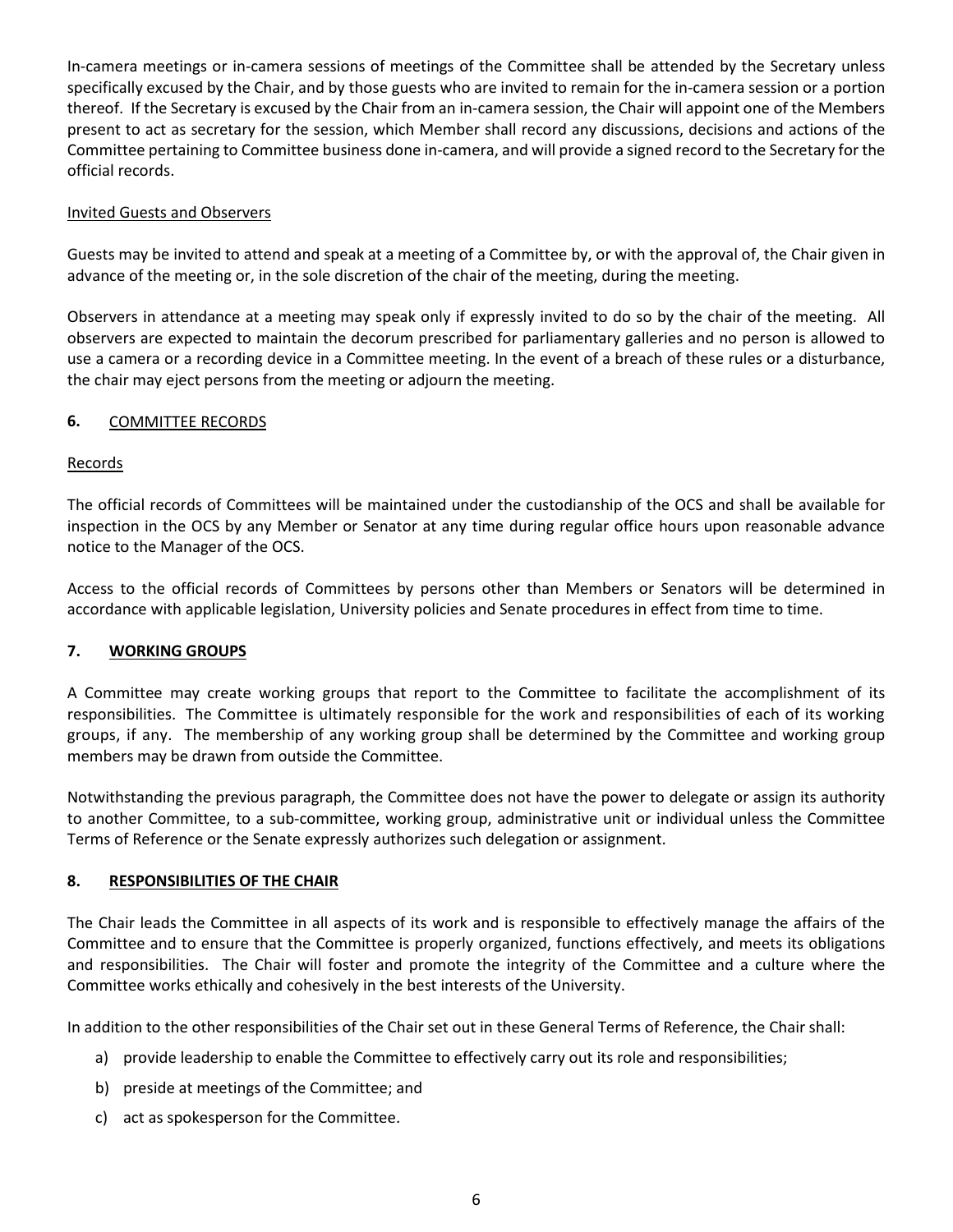The Vice Chair will carry out any or all of the Chair's responsibilities at the request of the Chair or in the event that the Chair is absent or unable to carry out their responsibilities, and will have those additional powers and duties assigned by the Chair and the Committee from time to time.

## **9. SPOKESPERSON**

The Chair, or in his or her absence or inability to act, the Vice Chair, is the only person authorized to speak for the Committee.

## **10. REPORTING TO THE SENATE**

Committees shall report their activities and decisions to the Senate at such times and in such manner as required by the Senate.

## **11. COMMITTEE ASSESSMENT**

Each Committee shall carry out an assessment of its performance and operations no later than three years following its last assessment in accordance with a process approved by the Executive Committee.

## **12. EXECUTION**

Documents or instruments in writing requiring execution on behalf of a Committee shall be signed by the Chair or the Vice Chair.

## **13. VALIDITY OF NOTICES**

Any notice or communication required or permitted to be given or made hereunder will be sufficiently given or made for all purposes if delivered personally, sent by electronic mail or facsimile or sent by ordinary mail within Canada to the last address listed in the records of the Secretary. Any such notice or communication if sent by facsimile or other means of electronic communication shall be deemed to have been received on the day of sending, and if delivered by hand shall be deemed to have been received at the time it is delivered to the applicable address. A document sent by mail will be deemed to be received on the fifth Business Day after the day on which it is mailed. In proving the notice or communication was mailed, it shall be sufficient to prove that such document was properly addressed, stamped and posted.

## **14. REVIEW AND CHANGES TO TERMS OF REFERENCE**

These General Terms of Reference and each Committees Terms of Reference will be reviewed by the Senate or its delegate at least once every three years.

Anything done pursuant to, or in reliance on, these General Terms of Reference before they are amended, replaced or repealed is conclusively deemed to be valid for all purposes.

## **15. GENERAL**

## Headings

The headings used throughout these General Terms of Reference are inserted for reference only and are not to be considered in construing the terms and provisions of these General Terms of Reference or to be deemed in any way to clarify, modify or explain the effect of such terms or provisions.

## Conflicts

In the event of a conflict between the provisions of these General Terms of Reference and the Committee Terms of